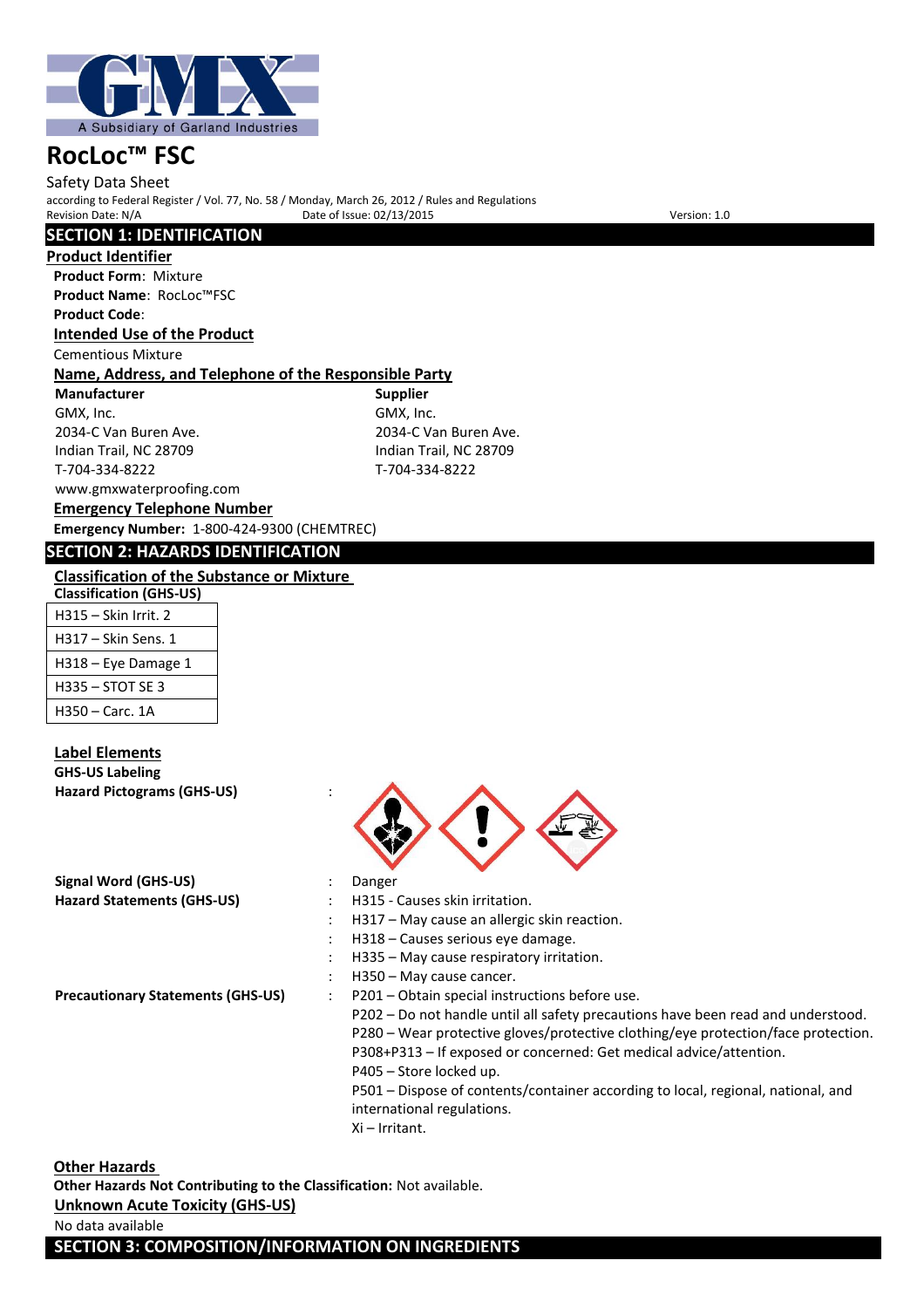Safety Data Sheet

According to Federal Register/Vol. 77, No. 58/Monday, March 26, 2012/Rules and Regulations Date of issue: 02/13/2015

#### **Substance**

Not available

#### **Mixture**

| <b>Name</b>            | <b>Product identifier</b> | % (w/w)    | <b>Classification (GHS-US)</b> |
|------------------------|---------------------------|------------|--------------------------------|
| Quartz $(SiO2)$        | CAS No (14808-60-7)       | $25 - 50$  | H350 - Carc. 1A                |
| <b>Portland Cement</b> | CAS No (65997-15-1)       | $10 - 25$  | H315 - Skin Irrit. 2           |
|                        |                           |            | H317 - Skin Sens. 1            |
|                        |                           |            | H318 - Eye Damage 1            |
|                        |                           |            | $H335 - STOTSE3$               |
| Plaster of Paris       | CAS No (26499-65-0)       | $\leq 10$  |                                |
| Gypsum                 | CAS No (13397-24-5)       | $\leq$ 2.5 |                                |

Full text of H-Phrases: See Section 16

### **SECTION 4: FIRST AID MEASURES**

#### **Description of First Aid Measures**

**First-aid Measures General**: Never give anything by mouth to an unconscious person. If you feel unwell, seek medical advice (show the label where possible). IF exposed or concerned: Get medical advice/attention.

**First-aid Measures After Inhalation**: Remove to fresh air. Seek medical help if coughing and other symptoms do not subside. (Inhalation of gross amounts of Portland cement requires immediate medical attention.)

**First-aid Measures After Skin Contact**: Wash skin with cool water and pH-neutral soap or a mild detergent intended for use on skin. Seek medical treatment in all cases of prolonged exposure to wet cement, cement mixtures, liquids from fresh cement products, or prolonged wet skin exsposure to the dry cement.

**First-aid Measures After Eye Contact**: Immediately flush eyes thoroughly with water. Continue flushing eye for at least 15 minutes, including under lids, to remove all particles. Call physician immediately.

**First-aid Measures After Ingestion**: Do not induce vomiting. If conscious, have the victim drink plenty of water and call a physician immediately.

#### **Most Important Symptoms and Effects, Both Acute and Delayed**

**Symptoms/Injuries:** Causes eye irritation. Effects of exposure (inhalation, ingestion or skin contact) to substance may be delayed. Swallowing the liquid may cause aspiration into the lungs with the risk of chemical pneumonitis.

**Symptoms/Injuries After Inhalation:** May cause irritation to the respiratory tract.

**Symptoms/Injuries After Skin Contact:** May cause skin irritation.

**Symptoms/Injuries After Eye Contact:** Causes eye irritation.

**Symptoms/Injuries After Ingestion:** None known, not likely route of entry.

**Chronic Symptoms:** May cause genetic defects. Causes damage to organs through prolonged or repeated exposure.

**Indication of Any Immediate Medical Attention and Special Treatment Needed**

If medical advice is needed, have product container or label at hand.

# **SECTION 5: FIRE-FIGHTING MEASURES**

#### **Extinguishing Media**

**Suitable Extinguishing Media:** Use appropriate extinguishing media for surrounding fire.

**Unsuitable Extinguishing Media:** None.

#### **Special Hazards Arising From the Substance or Mixture**

**Fire Hazard:** This product is non-combustible.

**Explosion Hazard:** This product is not explosive.

**Reactivity:** None.

#### **Advice for Firefighters**

**Firefighting Instructions:** Exercise caution when fighting any chemical fire.

**Protection During Firefighting:** As in any fire, wear self-contained breathing apparatus pressure demand, MSHA/NAOSH (approved or equivalent) and full protective gear. Standard procedure for chemical fires.

#### **Reference to Other Sections**

Refer to section 9 for flammability properties.

#### **SECTION 6: ACCIDENTAL RELEASE MEASURES**

# **Personal Precautions, Protective Equipment and Emergency Procedures**

**General Measures**: Use personal protective equipment. Keep people away from and upwind of spill/leak. Remove all sources of ignition. Evacuate personnel to safe areas. Ensure adequate ventilation.

**For Non-emergency Personnel**

**Protective Equipment:** Use appropriate personal protection equipment (PPE).

**Emergency Procedures:** Evacuate unnecessary personnel.

**For Emergency Responders**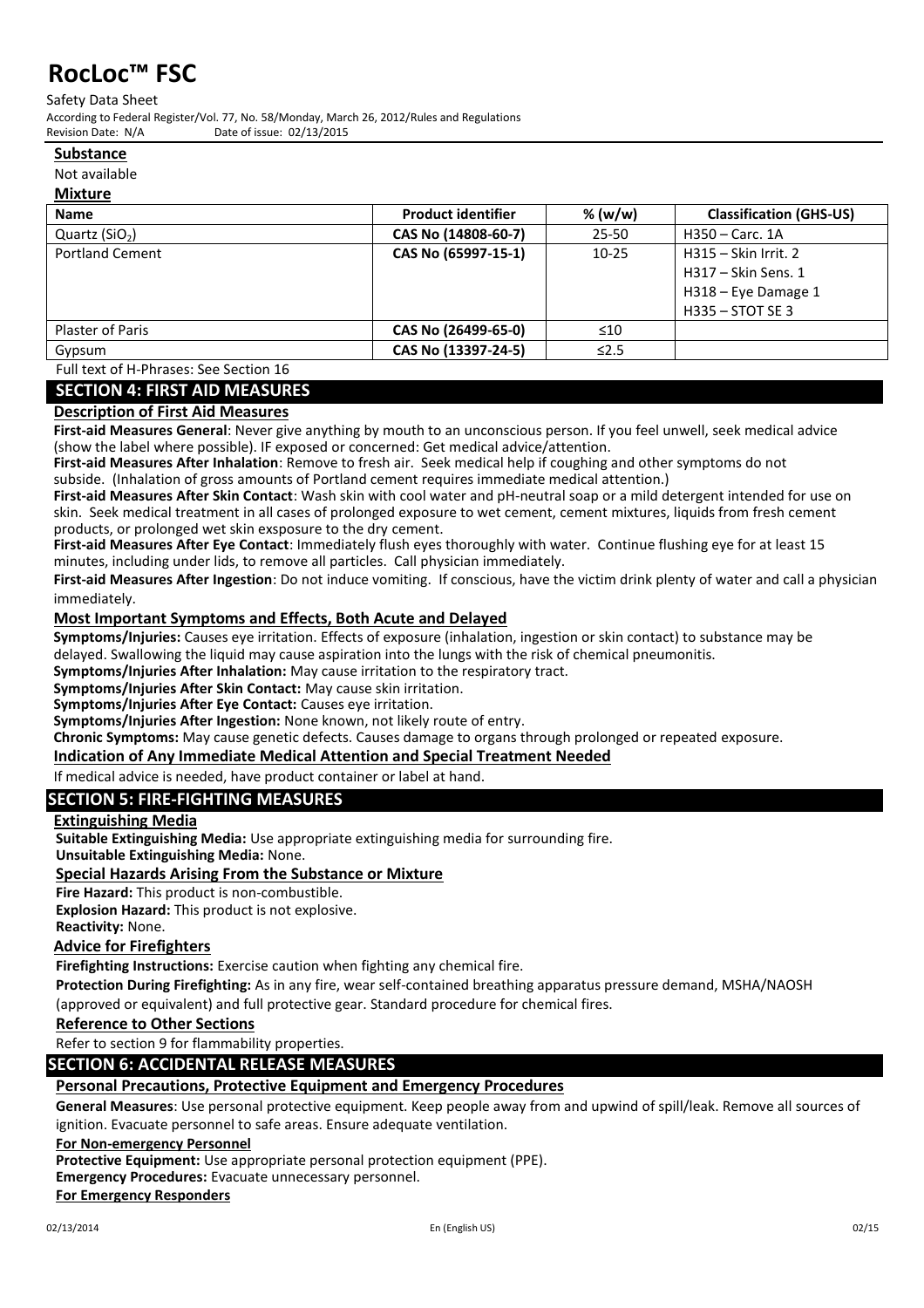Safety Data Sheet According to Federal Register/Vol. 77, No. 58/Monday, March 26, 2012/Rules and Regulations Date of issue: 02/13/2015

**Protective Equipment:** Equip cleanup crew with proper protection.

**Emergency Procedures:** Ventilate area.

#### **Environmental Precautions**

Prevent further leakage or spillage if safe to do so. Prevent product from entering drains.

#### **Methods and Material for Containment and Cleaning Up**

**For Containment and Clean Up:** Collect dry material using a scoop. Avoid actions that cause dust to become airborne. Avoid inhalation of dust and contact with skin. Scrape up wet material and place in an appropriate container. Allow the material to dry before disposal.

#### **Reference to Other Sections**

See heading 8, Exposure Controls and Personal Protection.

#### **SECTION 7: HANDLING AND STORAGE**

#### **Precautions for Safe Handling**

**Precautions for Safe Handling:** Avoid prolonged or repeated breathing of dust. Avoid contact with eyes and skin. Promptly remove dusty clothing or clothing which is wet with cement fluids and launder before reuse. Wash thoroughly after exposure to dust of wet cement mixtures.

**Hygiene Measures:** Handle in accordance with good industrial hygiene and safety procedures. Wash hands and other exposed areas with mild soap and water before eating, drinking, or smoking and again when leaving work.

#### **Conditions for Safe Storage, Including Any Incompatibilities**

**Storage Conditions:** Store product in a cool, dry, ventilated area. Protect against physical damage and moisture. Keep cement dry until used. Normal temperatures and pressures do not affect this material.

**Incompatible Materials:** This product is alkaline. As such it is incompatible with acids, ammonium salts and aluminum metal.

**Storage Area:** Store locked up. Store in a well-ventilated place.

# **Specific End Use(s)**

Cementious mixture

### **SECTION 8: EXPOSURE CONTROLS/PERSONAL PROTECTION**

#### **Control Parameters**

#### **Quartz (14808-60-7)**

| USA ACGIH | ACGIH TWA (mg/m <sup>3</sup> )      | .025 mg/m <sup>3</sup> (respirable fraction) |
|-----------|-------------------------------------|----------------------------------------------|
| USA NIOSH | NIOSH REL (TWA) $(mg/m3)$           | 0.05 mg/m <sup>3</sup> (respirable dust)     |
| USA OSHA  | OSHA PEL (TWA) (mg/m <sup>3</sup> ) | 0.1 mg/m <sup>3</sup> (respirable fraction)  |
| Ontario   | OEL TWA (mg/m <sup>3</sup> )        | $0.1 \text{ mg/m}^3$ (respirable fraction)   |

| <b>Portland Cement (65997-15-1)</b> |                                      |                                   |
|-------------------------------------|--------------------------------------|-----------------------------------|
| USA ACGIH                           | ACGIH TWA (mg/m <sup>3</sup> )       | 1 mg/m $\degree$                  |
| USA NIOSH                           | NIOSH REL (TWA) (mg/m <sup>3</sup> ) | $10 \text{ mg/m}$                 |
| USA OSHA                            | OSHA PEL (TWA) (mg/m <sup>3</sup> )  | 10 mg/m <sup>3</sup> (total dust) |
| Ontario                             | OEL TWA (mg/m <sup>3</sup> )         | 10 mg/m <sup>3</sup>              |

| 15 mg/m <sup>3</sup> (total dust) |
|-----------------------------------|
| 10 mg/m <sup>3</sup> (total dust) |
| 10 mg/m $\degree$ (inhalable)     |
|                                   |

#### **Exposure Controls**

**Appropriate Engineering Controls:** Avoid actions that cause dust to become airborne. Use local exhaust or general dilution ventilation to control exposure within applicable limits.

**Personal Protective Equipment:** Gloves. Protective clothing. Protective goggles. Insufficient ventilation: wear respiratory protection.



**Hand Protection:** Protective gloves. **Eye Protection:** Chemical goggles or safety glasses. **Skin and Body Protection:** Wear suitable protective clothing.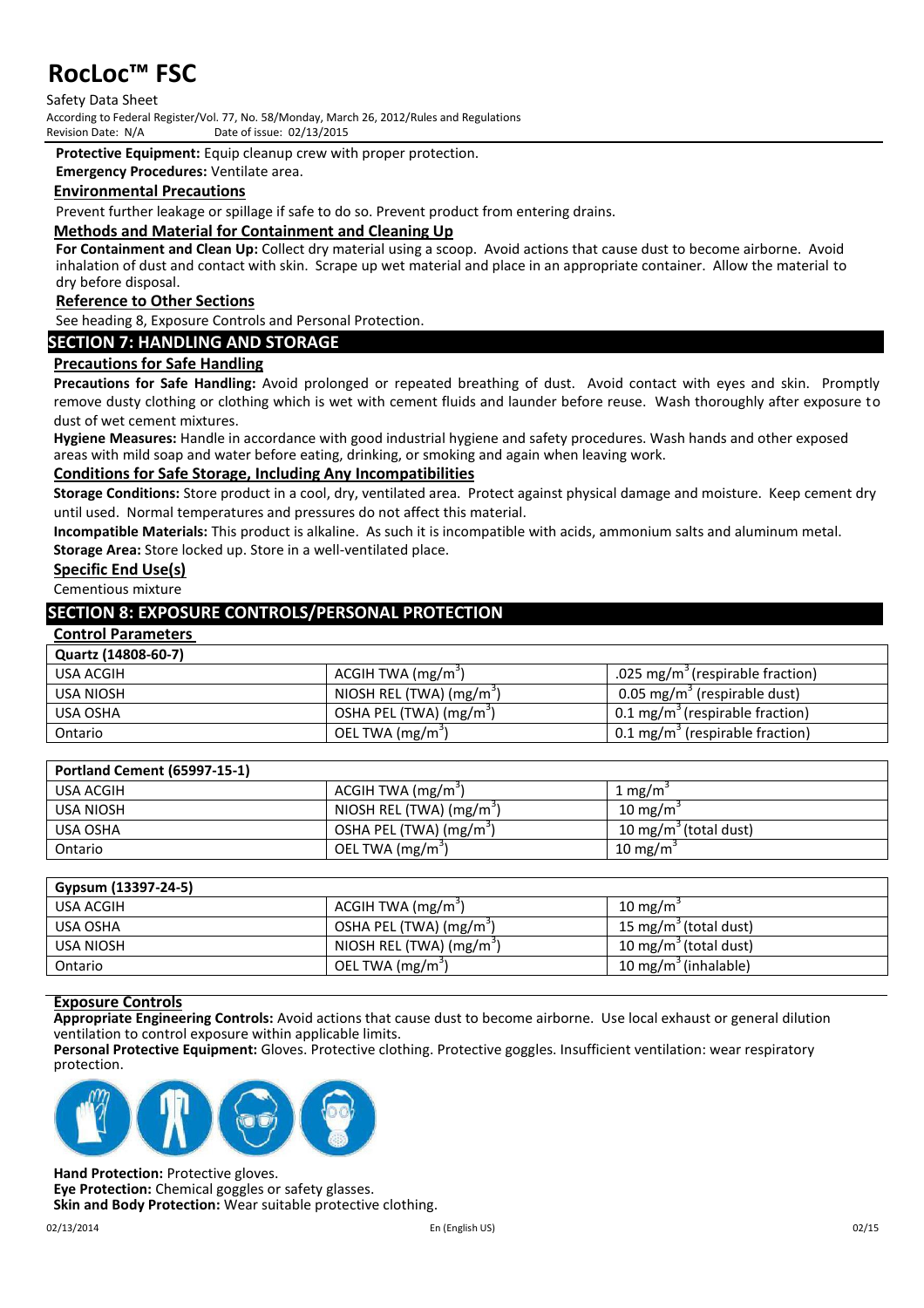#### Safety Data Sheet

According to Federal Register/Vol. 77, No. 58/Monday, March 26, 2012/Rules and Regulations

Date of issue: 02/13/2015

**Respiratory Protection:** If exposure limits are exceeded or irritation is experienced, NIOSH approved respiratory protection should be worn.

**Other Information:** When using, do not eat, drink, or smoke.

|  |  |  |  | SECTION 9: PHYSICAL AND CHEMICAL PROPERTIES |  |  |
|--|--|--|--|---------------------------------------------|--|--|
|  |  |  |  |                                             |  |  |

| <b>Information on Basic Physical and Chemical Properties</b> |                |                   |  |  |
|--------------------------------------------------------------|----------------|-------------------|--|--|
| <b>Physical State</b>                                        |                | Solid             |  |  |
| Appearance                                                   |                | Powder            |  |  |
| Odor                                                         |                | Characteristic    |  |  |
| <b>Odor Threshold</b>                                        |                | Not available     |  |  |
| рH                                                           |                | Not available     |  |  |
| Relative Evaporation Rate (butyl acetate = 1)                |                | Not available     |  |  |
| <b>Melting Point</b>                                         |                | Not available     |  |  |
| <b>Freezing Point</b>                                        |                | Not available     |  |  |
| <b>Boiling Point</b>                                         |                | Not available     |  |  |
| <b>Flash Point</b>                                           |                | Not applicable    |  |  |
| <b>Auto-ignition Temperature</b>                             | $\ddot{\cdot}$ | Not available     |  |  |
| <b>Decomposition Temperature</b>                             |                | Not available     |  |  |
| <b>Flammability (solid, gas)</b>                             |                | Not available     |  |  |
| <b>Lower Flammable Limit</b>                                 |                | Not available     |  |  |
| <b>Upper Flammable Limit</b>                                 |                | Not available     |  |  |
| <b>Vapor Pressure</b>                                        |                | Not available     |  |  |
| Relative Vapor Density at 68°F (20°C)                        |                | $> 1$ (Air = 1)   |  |  |
| <b>Relative Density</b>                                      |                | 2.909 $g/cm^{3}$  |  |  |
| <b>Specific Gravity</b>                                      |                | Not available     |  |  |
| Solubility                                                   |                | Soluble in water. |  |  |
| Partition coefficient: n-octanol/water                       |                | Not available     |  |  |
| <b>Explosion Data - Sensitivity to Mechanical Impact</b>     | $\mathbf{L}$   | Not available     |  |  |
| <b>Explosion Data - Sensitivity to Static Discharge</b>      | $\ddot{\cdot}$ | Not available     |  |  |
| <b>Solids Content</b>                                        |                | 100%              |  |  |

# **SECTION 10: STABILITY AND REACTIVITY**

**Reactivity:** Not available

**Chemical Stability:** Product is stable.

**Possibility of Hazardous Reactions:** Hazardous polymerization will not occur.

**Conditions to Avoid:** Unintentional contact with water.

**Incompatible Materials:** This product is alkaline. As such, it is incompatible with acids, ammonium salts and aluminum metal. **Hazardous Decomposition Products:** Will not spontaneously occur. Adding water results in hydration and produces (caustic) calcium hydroxide.

# **SECTION 11: TOXICOLOGICAL INFORMATION**

### **Information On Toxicological Effects - Product**

#### **Acute Toxicity:** Not classified

**LD50 and LC50 Data:** Not available

**Skin Corrosion/Irritation:** Discomfort or pain cannot be relied upon to alert a person to a hazardous skin exposure. Consequently, the only effective means of avoiding skin injury or illness involves minimizing skin contact, particularly contact with wet cement. Exposed persons may not feel discomfort until hours after the exposure has ended and significant injury has occurred. Exposure during the handling or mixing of the dry ingredients in Portland cement may cause drying of the skin with consequent mild irritation or more significant effects attributable to aggravation of other conditions. Exposure to wet concrete may cause more severe skin effects including thickening, cracking or fissuring of the skin. Prolonged exposure can cause severe skin damage in the form of (caustic) chemical burns.

**Serious Eye Damage:** Exposure to airborne dust during the handling or mixing of the dry ingredients in this product may cause immediate or delayed irritation or inflammation. Eye contact by splashes of wet concrete may cause effects ranging from moderate eye irritation to chemical burns and blindness. Such exposures require immediate first aid (see Section 4) and medical attention to prevent significant damage to the eye.

02/13/2014 En (English US) 02/15 **Respiratory or Skin Sensitization:** May cause allergy or asthma symptoms or breathing difficulties if inhaled. Some individuals may exhibit an allergic response upon exposure to wet concrete. The response may appear in a variety of forms ranging from a mild rash to severe skin ulcers. Persons already sensitized may react to their first contact with the product. Other persons may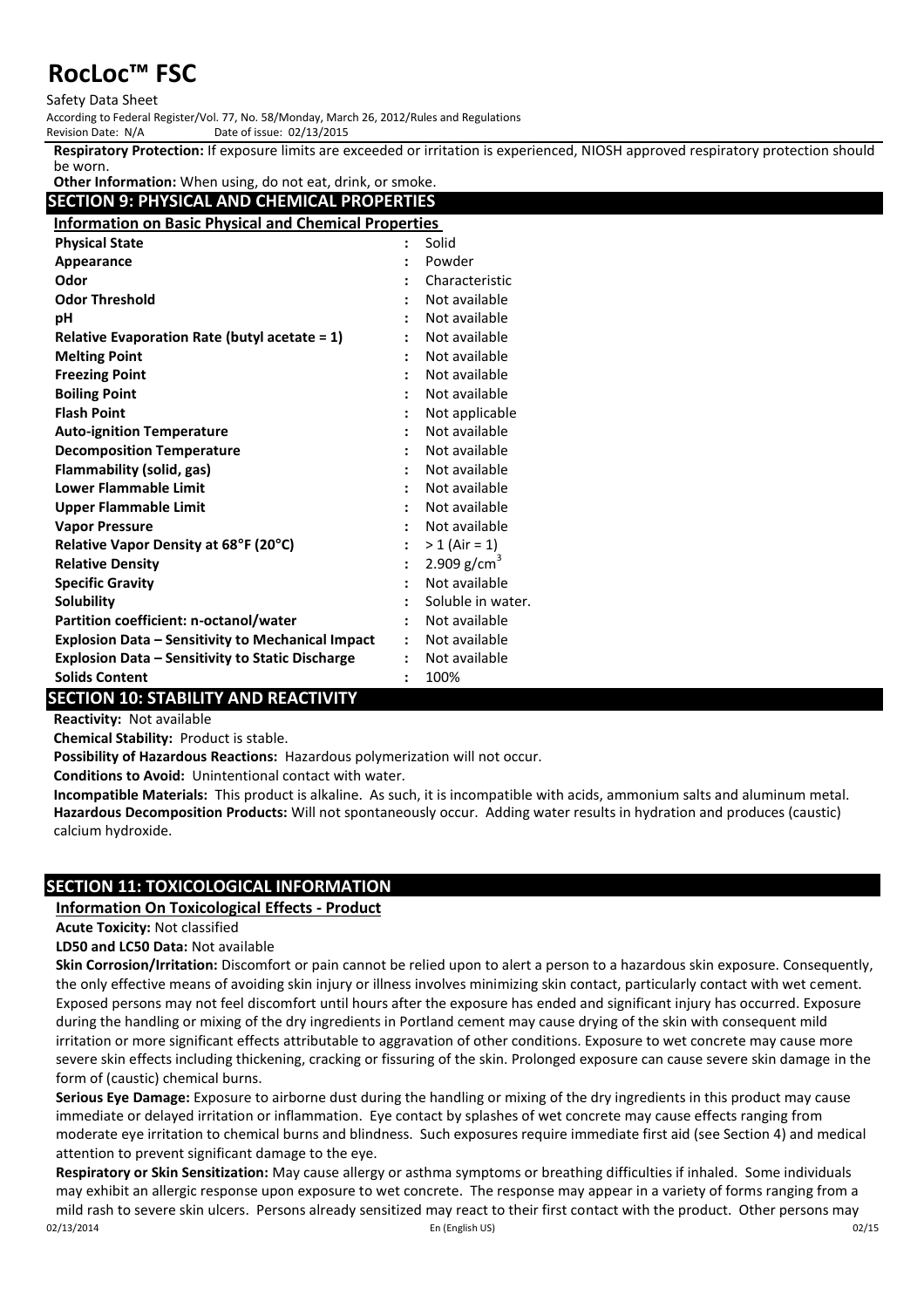Safety Data Sheet

According to Federal Register/Vol. 77, No. 58/Monday, March 26, 2012/Rules and Regulations Date of issue: 02/13/2015

first experience this effect after years of contact with this product.

**Germ Cell Mutagenicity:** This product is not reported to have any mutagenic effects.

**Teratogenicity:** Not available

**Carcinogenicity:** May cause cancer.

**Specific Target Organ Toxicity (Repeated Exposure):** Causes damage to organs through prolonged or repeated exposure (lungs). **Reproductive Toxicity:** Not available

**Aspiration Hazard:** This product is not reported to have any aspiration hazards.

**Specific Target Organ Toxicity (Single Exposure):** This product is not reported to have any single exposure specific target organ toxicity effects.

**Symptoms/Injuries After Inhalation:** Exposure to Portland cement in excess of the applicable TLV or PEL (see section 2) may cause or aggravate other lung conditions. The ingredients in Portland cement may contain trace amounts of crystalline silica. Exposure to these ingredients in excess of the applicable TLV or PEL (see Section 2) may cause or aggravate other lung conditions. Exposure to Portland cement may cause irritation to the moist mucous membranes of the nose, throat, and upper respiratory system. It may also leave unpleasant deposits in the nose.

**Symptoms/Injuries After Skin Contact:** Skin irritation, which may lead to the following symptoms: reddening, swelling, rash, scaling, or blistering. Cured product is difficult to remove from skin. Skin absorption is possible, but harmful effects are not expected from this route of exposure under normal conditions of handling and use.

**Symptoms/Injuries After Eye Contact:** Contact with eye could cause tearing, reddening, and swelling. If left untreated, corneal damage can occur, and injury is slow to heal.

**Symptoms/Injuries After Ingestion:** Although inadvertent ingestion of small quantities of wet concrete or its dry ingredients are not known to be harmful, accidental ingestion of larger quantities can be harmful and requires immediate medical attention. **Chronic Symptoms:** Not available

#### **Information on Toxicological Effects – Ingredient(s)**

#### **LD50 and LC50 Data**

**Quartz (14808-60-7)**

| LD50 Oral Rat |
|---------------|
|---------------|

#### **Carcinogenicity Data:**

# **Portland Cement (65997-15-1)**

IARC Group A4 – Not Classifiable as a Human Carcinogen

 $>500$  mg/kg

| Quartz (14808-60-7)                    |                                           |
|----------------------------------------|-------------------------------------------|
| ACGIH                                  | A2 – Suspected Human Carcinogen           |
| <b>NIOSH</b>                           | Potential occupational carcinogen         |
| IARC Group                             |                                           |
| National Toxicity Program (NTP) Status | Known Human Carcinogens (respirable size) |

### **SECTION 12: ECOLOGICAL INFORMATION**

#### **Toxicity – Ingredients**

This product is not reported to have any ecotoxicity effects.

#### **Persistence and Degradability**

No information available for this product.

#### **Bioaccumulative Potential – Product**

No information available for this product.

#### **Bioaccumulative Potential – Ingredients**

No information available for this product.

#### **Mobility in Soil**

No information available for this product.

#### **Other Adverse Effects**

**Other Information:** Avoid release to the environment.

#### **SECTION 13: DISPOSAL CONSIDERATIONS**

**Waste Disposal Recommendations:** See Section 7 for handling procedures. See Section 8 for Personal Protective Equipment recommendations.

**Additional Information:** Dispose of contents/container in accordance with local/regional/national/international regulations.

#### **SECTION 14: TRANSPORT INFORMATION**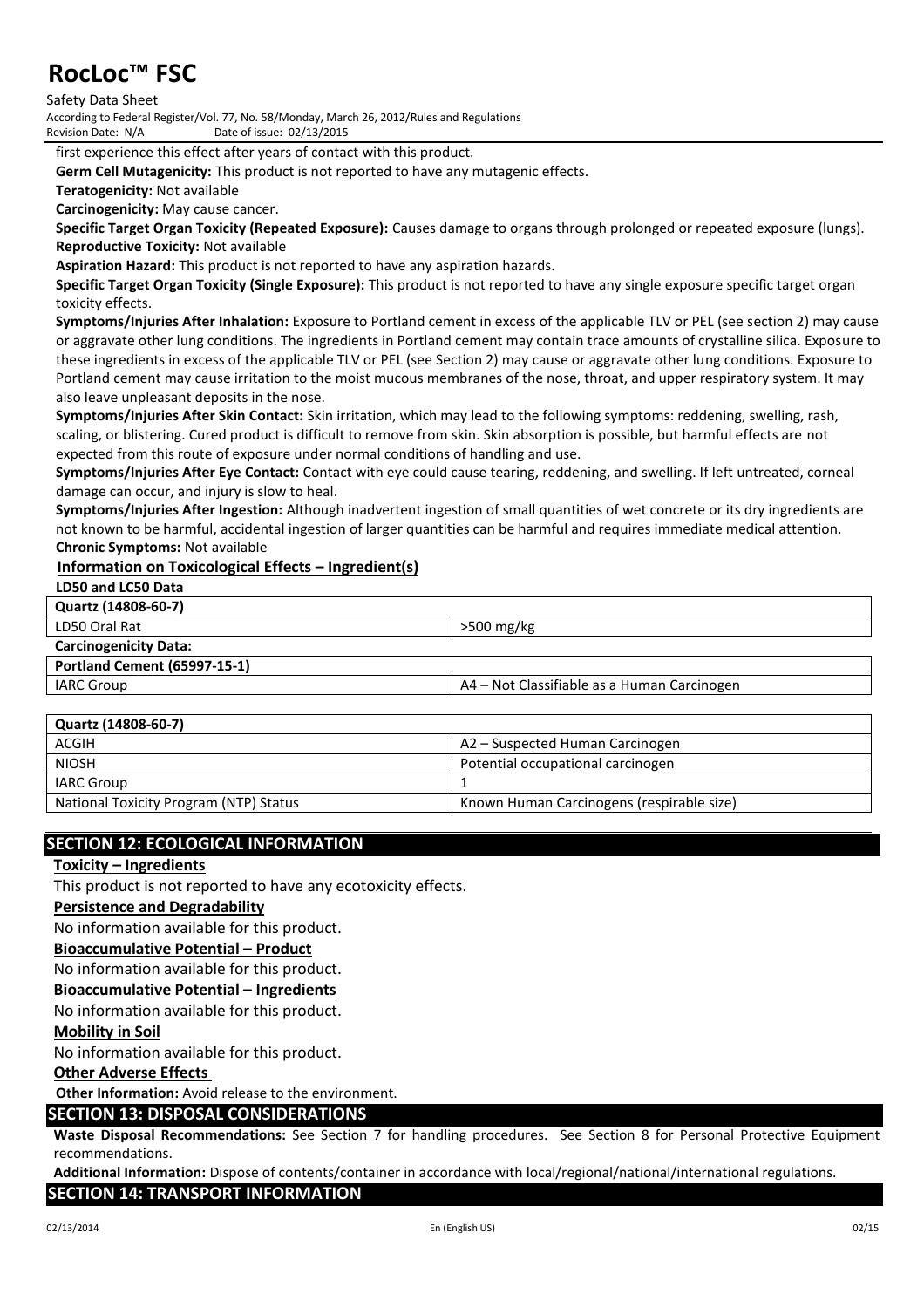Safety Data Sheet According to Federal Register/Vol. 77, No. 58/Monday, March 26, 2012/Rules and Regulations Date of issue: 02/13/2015

| In Accordance with DOT       |                |                         |
|------------------------------|----------------|-------------------------|
| <b>Proper Shipping Name</b>  | $\ddot{\cdot}$ | Non-Regulated Material. |
| In Accordance with IMDG      |                |                         |
| <b>Proper Shipping Name</b>  |                | Not Regulated.          |
| <b>Hazard Class</b>          |                |                         |
| <b>Identification Number</b> |                |                         |
| <b>Packing Group</b>         |                |                         |
| <b>Marine Pollutant</b>      |                |                         |
| In Accordance with IATA      |                |                         |
| <b>Proper Shipping Name</b>  | $\ddot{\cdot}$ | Not Regulated.          |
| <b>Hazard Class</b>          |                |                         |
| <b>Identification Number</b> |                |                         |
| <b>Packing Group</b>         |                |                         |
| <b>Marine Pollutant</b>      |                |                         |
| In Accordance with TDG       |                |                         |
| <b>Proper Shipping Name</b>  | $\ddot{\cdot}$ | Not Regulated.          |
| <b>Hazard Class</b>          |                |                         |
| <b>Identification Number</b> |                |                         |
| <b>Packing Group</b>         |                |                         |
| <b>Marine Pollutant</b>      |                |                         |

# **SECTION 15: REGULATORY INFORMATION**

**US Federal Regulations** 

**Quartz (14808-60-7)**

Listed on the United States TSCA (Toxic Substances Control Act) Inventory

#### **Portland Cement (65997-15-1)**

Listed on the United States TSCA (Toxic Substances Control Act) Inventory

#### **Gypsum (13397-24-5)**

Not listed on the United States TSCA (Toxic Substances Control Act) Inventory

#### **Plaster of Paris (26499-65-0)**

Listed on the United States TSCA (Toxic Substances Control Act) Inventory

#### **US State Regulations**

#### **Quartz (14808-60-7)**

U.S. – California – Proposition 65 – Carcinogens List WARNING: This product contains chemicals known to the state of California to cause cancer.

#### **Portland Cement (65997-15-1)**

RTK – U.S. – Massachusetts – Right To Know List RTK – U.S. – New Jersey – Right To Know Hazardous Substance List RTK – U.S. – Pennsylvania – RTK (Right To Know) List

#### **Gypsum (13397-24-5)**

RTK – U.S. – New Jersey – Right To Know Hazardous Substance List RTK – U.S. – Pennsylvania – RTK (Right To Know) List

#### **Quartz, silica (14808-60-7)**

RTK – U.S. – Massachusetts – Right To Know List

RTK – U.S. – New Jersey – Right To Know Hazardous Substance List

RTK – U.S. – Pennsylvania – RTK (Right To Know) List

# **Canadian Regulations**

### **RocLoc™ FSC**

No components are listed in the WHMIS IDL.